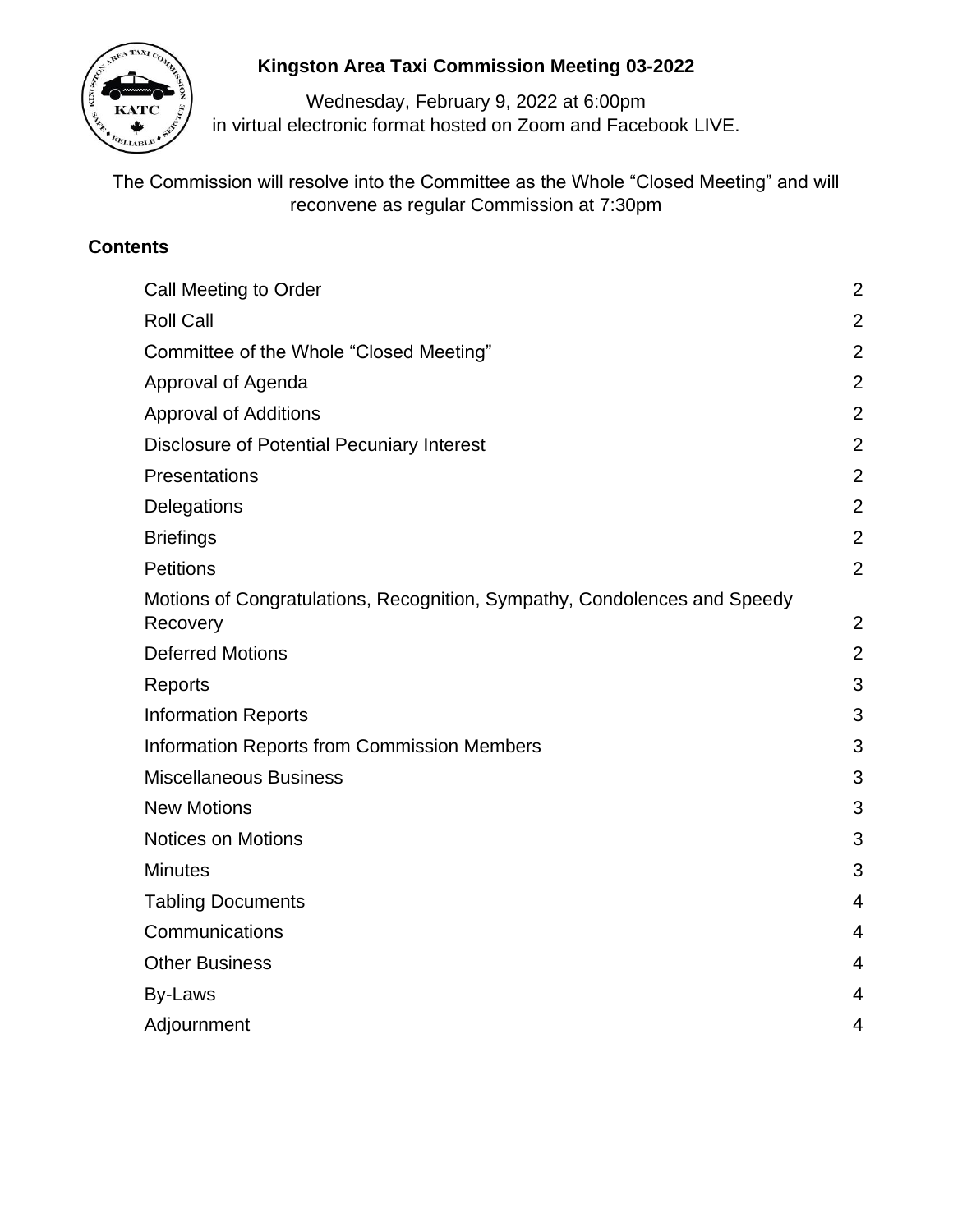**\_\_\_\_\_\_\_\_\_\_\_\_\_\_\_\_\_\_\_\_\_\_\_\_\_\_\_\_\_\_\_\_\_\_\_\_\_\_\_\_\_\_\_\_\_\_\_\_\_\_\_\_\_\_\_\_\_\_\_\_\_\_\_\_\_\_\_\_\_\_\_\_\_\_**

# <span id="page-1-0"></span>**Call Meeting to Order**

# <span id="page-1-1"></span>**Roll Call**

### <span id="page-1-2"></span>**Committee of the Whole "Closed Meeting"**

- 1. The Kingston Area Taxi Commission resolve itself into the Committee as a Whole "Closed Meeting" to consider the following items:
	- a. Appeal Hearing(s).
	- b. Transportation Network Companies.
	- c. Advice that is subject to client privilege, including communications necessary for that purpose - Strategic Planning.

### <span id="page-1-3"></span>**Approval of Agenda**

### <span id="page-1-4"></span>**Approval of Additions**

### <span id="page-1-5"></span>**Disclosure of Potential Pecuniary Interest**

### <span id="page-1-6"></span>**Presentations**

### **1. 2022 Budget Introduction**

Dianne Aziz, Secretary-Treasurer Joseph Dowser, Chairman

### <span id="page-1-7"></span>**Delegations**

<span id="page-1-8"></span>**Briefings**

### <span id="page-1-9"></span>**Petitions**

### <span id="page-1-10"></span>**Motions of Congratulations, Recognition, Sympathy, Condolences and Speedy Recovery**

<span id="page-1-11"></span>**Deferred Motions**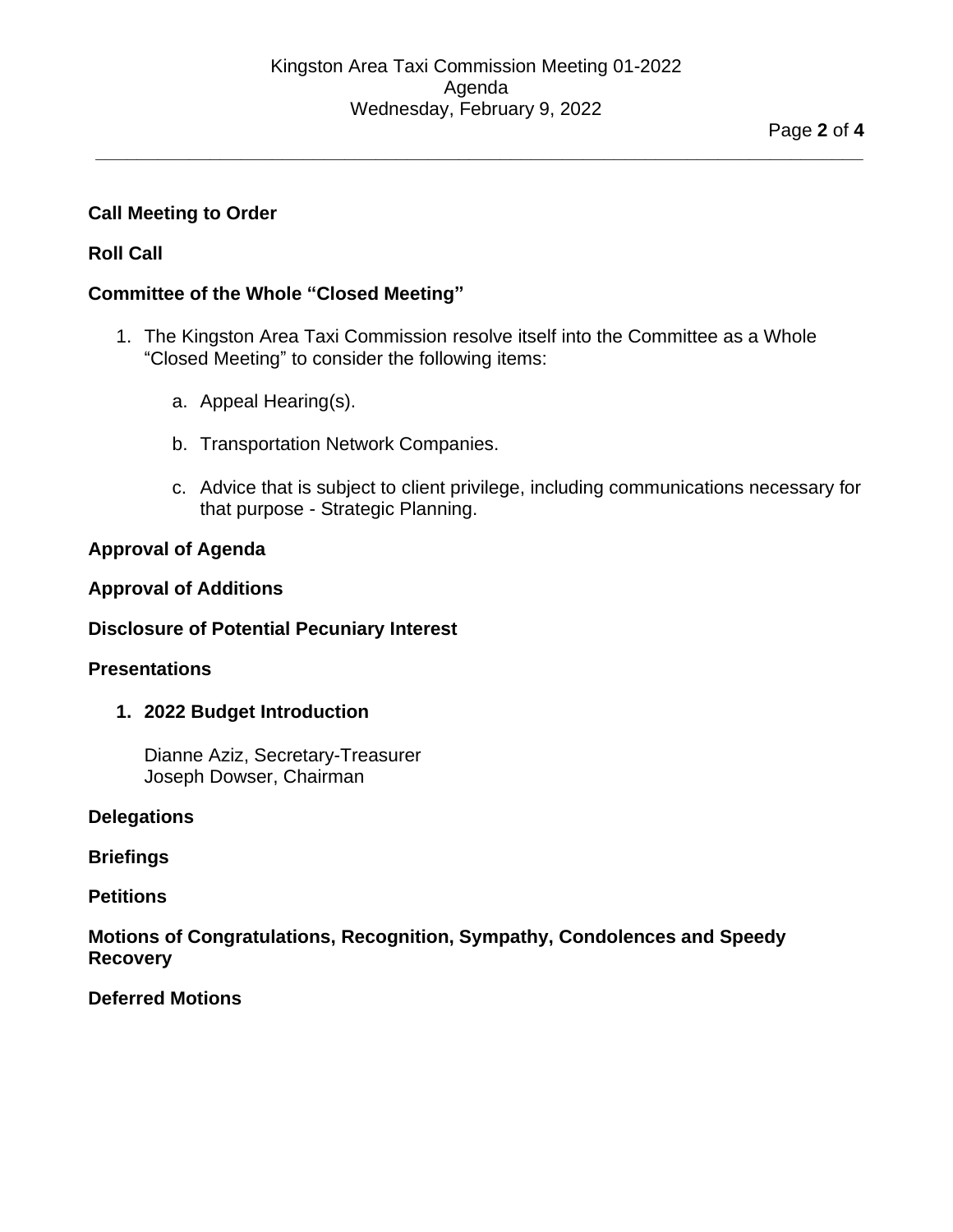**\_\_\_\_\_\_\_\_\_\_\_\_\_\_\_\_\_\_\_\_\_\_\_\_\_\_\_\_\_\_\_\_\_\_\_\_\_\_\_\_\_\_\_\_\_\_\_\_\_\_\_\_\_\_\_\_\_\_\_\_\_\_\_\_\_\_\_\_\_\_\_\_\_\_**

### <span id="page-2-0"></span>**Reports**

# **Report Number 05: Received from the Standing Committee (Consent)**

# Report Number 05

To all members of the Kingston Area Taxi Commission:

The Standing Committee reports and recommends as follows:

All items listed on the Consent Report shall be the subject of one motion. Any member may ask for any item(s) included in the Consent Report to be separated from that motion, whereupon the Consent Report without the separated item(s) shall be put and the separated item(s) shall be considered immediately thereafter.

**That** the Commission consent to the approval of the following routine items:

### **1. Taxi Plate and Validation Tag**

- a. **That** the Commission consent to the New Taxi Plate Design.
- b. **That** the Commission consent to the New Validation Tag.
- c. **That** the Commission consent to the budgeted production expense.

### <span id="page-2-1"></span>**Information Reports**

<span id="page-2-2"></span>**Information Reports from Commission Members**

### <span id="page-2-4"></span><span id="page-2-3"></span>**Miscellaneous Business**

### **New Motions**

### <span id="page-2-5"></span>**Notices on Motions**

### <span id="page-2-6"></span>**Minutes**

**That** the Minutes of Kingston Area Taxi Commission Meeting Number 01-2022, held Wednesday, January 12, 2022 be confirmed.

(Distributed to all members of the Commission on February 3, 2022)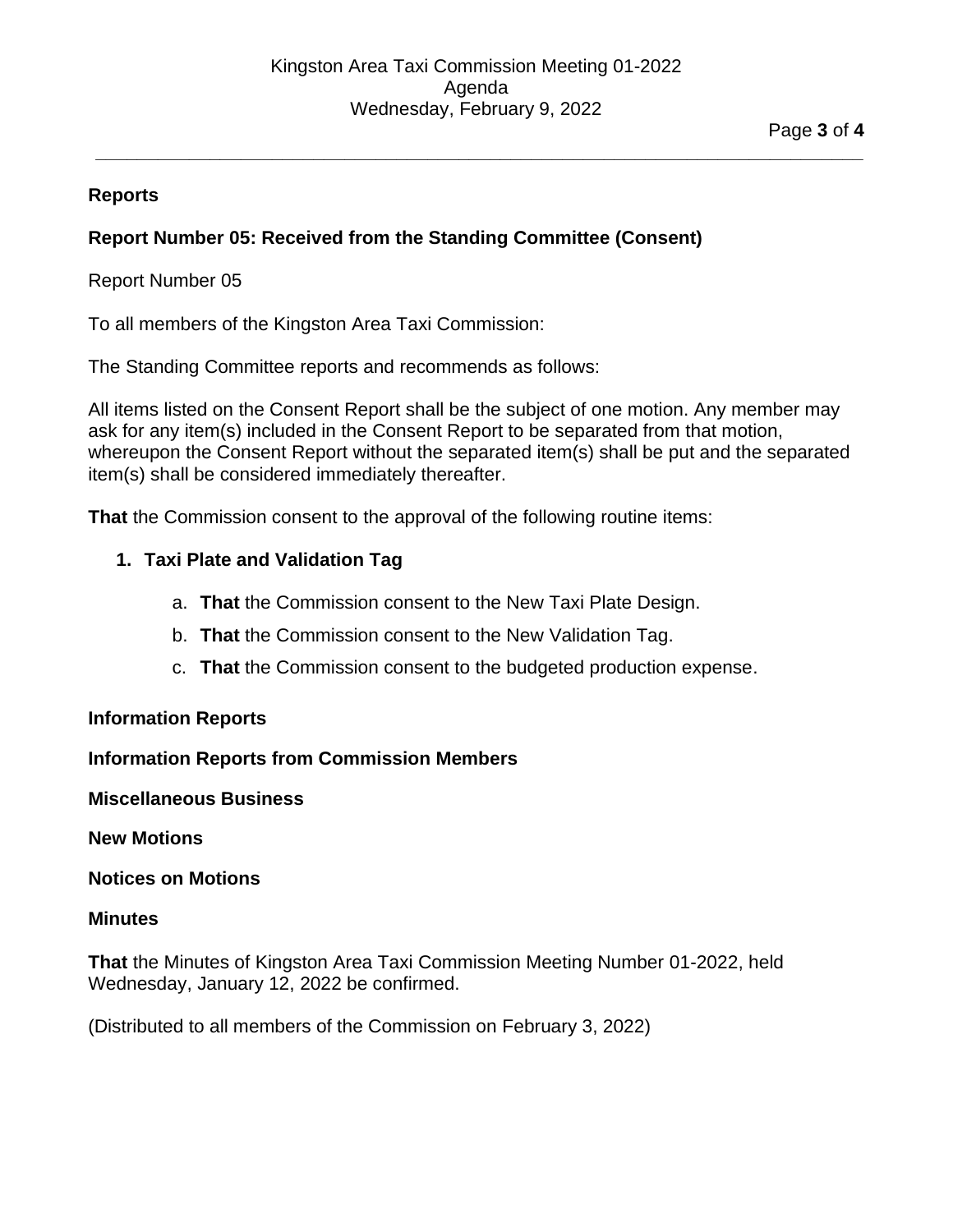**\_\_\_\_\_\_\_\_\_\_\_\_\_\_\_\_\_\_\_\_\_\_\_\_\_\_\_\_\_\_\_\_\_\_\_\_\_\_\_\_\_\_\_\_\_\_\_\_\_\_\_\_\_\_\_\_\_\_\_\_\_\_\_\_\_\_\_\_\_\_\_\_\_\_**

#### <span id="page-3-0"></span>**Tabling Documents**

2022-01 Standing Committee Meeting Number 12A-2021 Agenda. The meeting is scheduled for Thursday, December 16, 2021 at 5:30 pm in a virtual electronic format.

(Distributed to all members of the Commission on February 3, 2022)

<span id="page-3-1"></span>2022-02 Standing Committee Meeting Number 12B-2021 Agenda. The meeting is scheduled for Thursday, December 23, 2021 at 5:30 pm in a virtual electronic format.

(Distributed to all members of the Commission on February 3, 2022)

2022-03 Standing Committee Meeting Number 12C-2021 Agenda. The meeting is scheduled for Thursday, December 30, 2021 at 5:30 pm in a virtual electronic format.

(Distributed to all members of the Commission on February 3, 2022)

2022-04 Standing Committee Meeting Number 12D-2021 Agenda. The meeting is scheduled for Thursday, January 6, 2021 at 5:30 pm in a virtual electronic format.

(Distributed to all members of the Commission on February 3, 2022)

2022-05 Standing Committee Meeting Number 01-2022 Agenda. The meeting is scheduled for Wednesday, February 2, 2021 at 6:30 pm in a virtual electronic format.

(Distributed to all members of the Commission on February 3, 2022)

#### <span id="page-3-2"></span>**Communications**

<span id="page-3-3"></span>**Other Business**

<span id="page-3-4"></span>**By-Laws**

**Adjournment**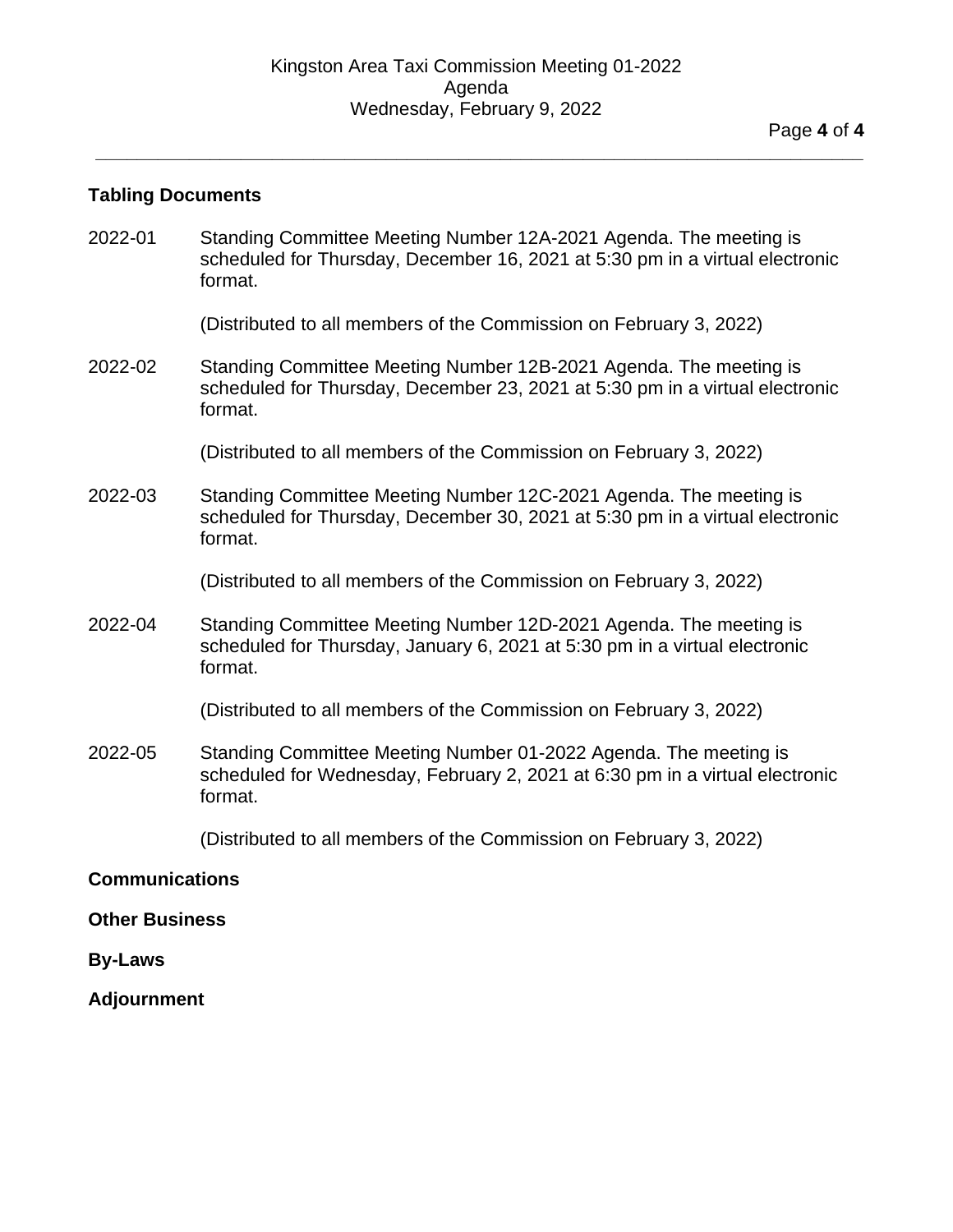

| To:                    | Members of the Standing Committee    |
|------------------------|--------------------------------------|
| From:                  | <b>Standing Committee</b>            |
| <b>Resource Staff:</b> | ΝA                                   |
| Date of Meeting:       | February 9, 2022                     |
| Subject:               | Taxi Plate Design and Validation Tag |

# **Commission Strategic Plan Alignment:**

Theme: Corporate Business

Goal: See above

# **Executive Summary:**

This report provides the details and reasoning regarding the necessity to alter the current Taxi Plates and addition of a Validation Tag. Many of the design changes considered were to address areas of concern such as to deter counterfeit Taxi Plates being produced, adding a higher level of visibility, adding a layer of Public Safety, and to assist Commission Enforcement Officers.

New Taxi Plate Design includes (Vinyl):

- 1. The addition of multi-layered colour.
- 2. The addition of graphics and/or logos.
- 3. The addition of alpha-characters to plate number.
- 4. The addition of a Serial Number.
- 5. The addition of a QR Code.
- 6. The addition of a placeholder for a Validation Tag.
- 7. The addition of outdoor rated lamination.

New Validation Tag includes (Reflective Vinyl):

- 1. Month and Year of Plate Expiry ("Good Through")
- 2. Month and Year based Colour Coding.
- 3. Serial Number.

Costs:

Below is a listing of production costs associated with production of both the New Taxi Plate and New Validation Tag:

New Taxi Plate: \$3.68 each Validation Tag: \$2.63 each Total: \$6.31